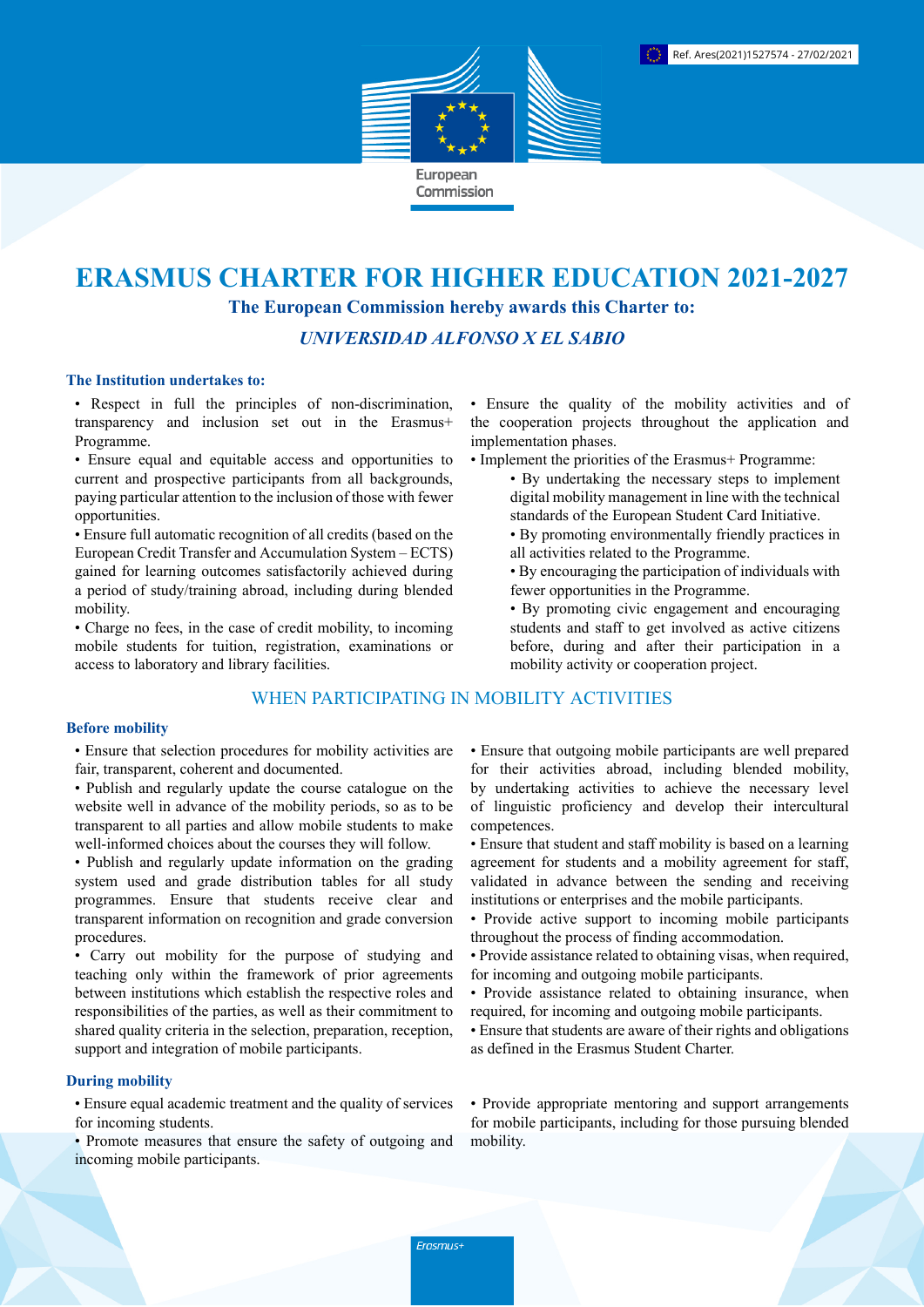• Integrate incoming mobile participants into the wider student community and in the Institution's everyday life. Encourage them to act as ambassadors of the Erasmus+ Programme and share their mobility experience.

#### **After mobility**

• Provide incoming mobile students and their sending institutions with transcripts of records containing a full, accurate and timely record of their achievements at the end of the mobility period.

• Ensure that all ECTS credits gained for learning outcomes satisfactorily achieved during a period of study/training abroad, including during blended mobility, are fully and automatically recognised as agreed in the learning agreement and confirmed by the transcript of records/traineeship certificate; transfer those credits without delay into the student's records, count them towards the student's degree without any additional work or assessment of the student and make them traceable in the student's transcript of records and the Diploma Supplement.

• Provide appropriate language support to incoming mobile participants.

• Ensure the inclusion of satisfactorily completed study and/ or traineeship mobility activities in the final record of student achievements (the Diploma Supplement).

• Encourage and support mobile participants upon return to act as ambassadors of the Erasmus+ Programme, promote the benefits of mobility and actively engage in building alumni communities.

• Ensure that staff is given recognition for their teaching and training activities undertaken during the mobility period, based on a mobility agreement and in line with the institutional strategy.

## WHEN PARTICIPATING IN EUROPEAN AND INTERNATIONAL COOPERATION PROJECTS

• Ensure that cooperation activities contribute towards the fulfilment of the institutional strategy.

• Promote the opportunities offered by the cooperation projects and provide relevant support to staff and students interested in participating in these activities throughout the application and implementation phase.

### FOR THE PURPOSES OF IMPLEMENTATION AND MONITORING

• Ensure that the long-term institutional strategy and its relevance to the objectives and priorities of the Erasmus+ Programme are described in the Erasmus Policy Statement.

• Ensure that the principles of the Charter are well communicated and are applied by staff at all levels of the Institution.

• Ensure that cooperation activities lead to sustainable outcomes and that their impact benefits all partners.

• Encourage peer-learning activities and exploit the results of the projects in a way that will maximise their impact on individuals, other participating institutions and the wider academic community.

- Make use of the **ECHE Guidelines** and of the [ECHE Self-assessment](https://ec.europa.eu/programmes/erasmus-plus/eche/start_en) to ensure the full implementation of the principles of this Charter.
- Regularly promote activities supported by the Erasmus+ Programme, along with their results.
- Display this Charter and the related Erasmus Policy Statement prominently on the Institution's website and on all other relevant channels.

The Institution acknowledges that the implementation of the Charter will be monitored by the Erasmus+ National Agency and that the violation of any of the above principles and commitments may lead to its withdrawal by the European Commission.

| <b>Stamp</b> | Name and Signature of the Legal Representative                                                                                                                                              |  |
|--------------|---------------------------------------------------------------------------------------------------------------------------------------------------------------------------------------------|--|
|              | Firmado digitalmente por<br><b>FERNANDEZ</b><br><b>FERNANDEZ MARTINEZ</b><br><b>MARTINEZ ANA</b><br>ANA ISABEL - 10871399N<br>Fecha: 2021.03.18 14:59:50<br>ISABEL - 10871399N<br>$+01'00'$ |  |
|              |                                                                                                                                                                                             |  |